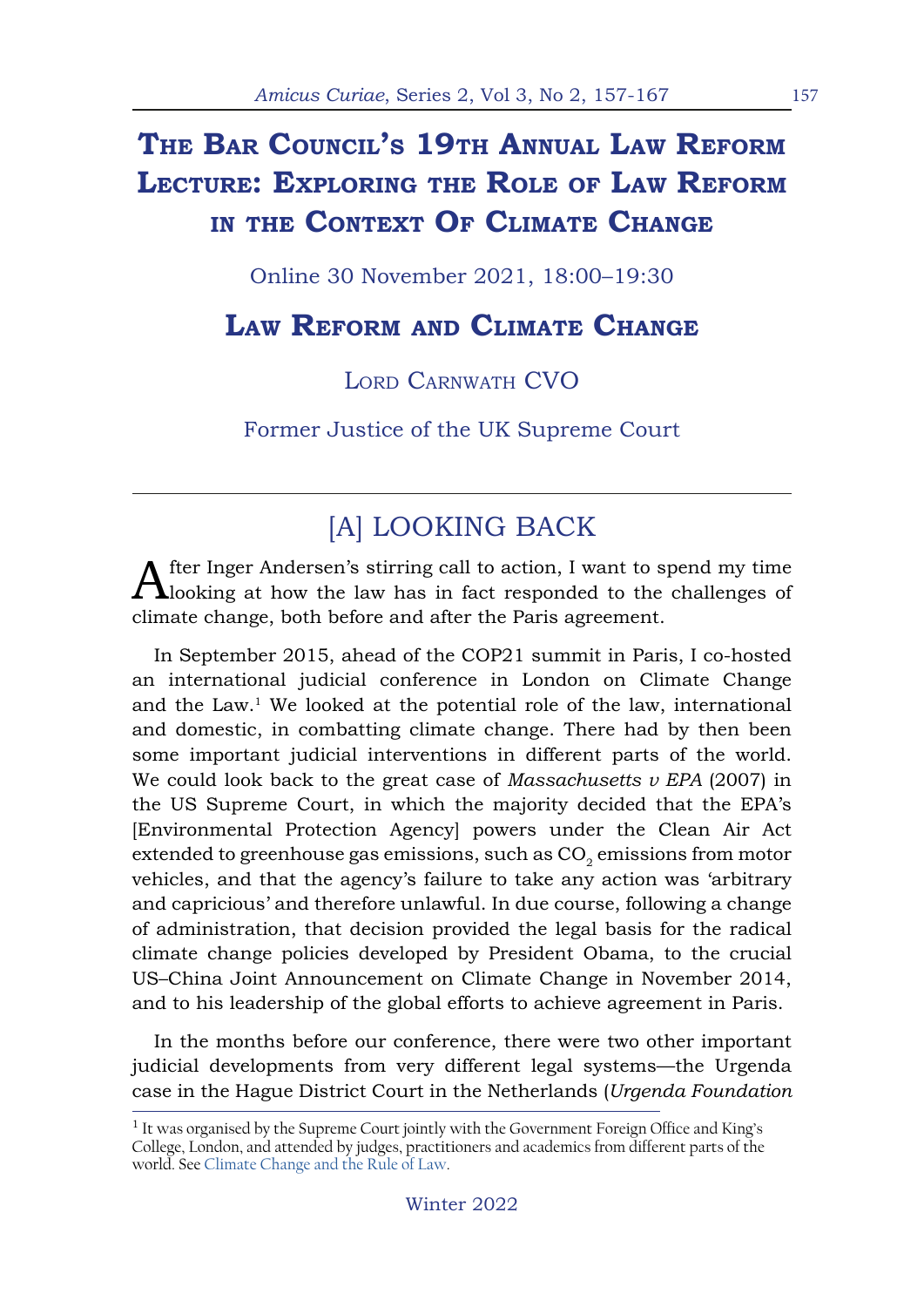*v The Netherlands* 2015) and the *Leghari* case from the Lahore High Court in Pakistan (*Leghari v Federation of Pakistan* 2015). In both cases, the national courts upheld challenges to their governments' failures to implement effective policies to counter climate change. The Hague judgment was of enormous symbolic importance as the first successful case of its kind, although at that stage it turned on what seemed a rather esoteric point of Dutch tort law. It later acquired more general significance when it was affirmed in the Court of Appeal and Supreme Court by reference to Articles 2 and 8 of the European Convention on Human Rights [EHCR].

The *Leghari* decision was of broader legal significance, being based on the constitutional protection of the right to life, such as is found in many legal systems. At our conference the Judge, Mansoor Ali Shah (now in the Pakistan Supreme Court), told us how he had devised a new form of order to deal with the problem that the Government simply was not implementing its own climate change policies. He ordered the settingup of an independent Climate Change Commission, chaired by a senior lawyer, $2$  bringing together all the interests involved including NGOs, government officials and independent experts, reporting regularly to the court. It was key to the success of this approach that the court was not imposing solutions on the executive, but giving practical effect to the executive's own policies.

The Paris Agreement of December 2015 was a truly monumental achievement, bringing together almost all the countries of the world in recognition of the threat of climate change, and in a programme for joint action to combat it.

As is well known, the key obligations lie in the 'nationally determined contributions' (NDCs), which each party is legally required ('shall') to prepare, communicate and maintain. The NDC is to be achieved through 'domestic mitigation measures' (Article 4.2). Although the content of the NDCs is left to the individual states, there is to be progressive improvement, so that each successive NDC is to 'represent a progression', and reflects the state's 'highest possible ambition' (Article 4.3); and accompanied by 'the information necessary for clarity, transparency and understanding' (Article 4.8). Article 13 fills in the detail of what is described as 'an

<sup>&</sup>lt;sup>2</sup> As the Chairman, Dr Parviz Hassan, explained in a paper the following year (Hassan 2016), six Implementation Committees were established on different aspects of the framework: Water Resource Management; Agriculture; Forestry, Biodiversity, and Wildlife; Coastal and Marine Areas; Disaster Risk Management; and Energy. On the basis of their reports the Commission made 16 recommendations. Its final report to the court was presented in 2018.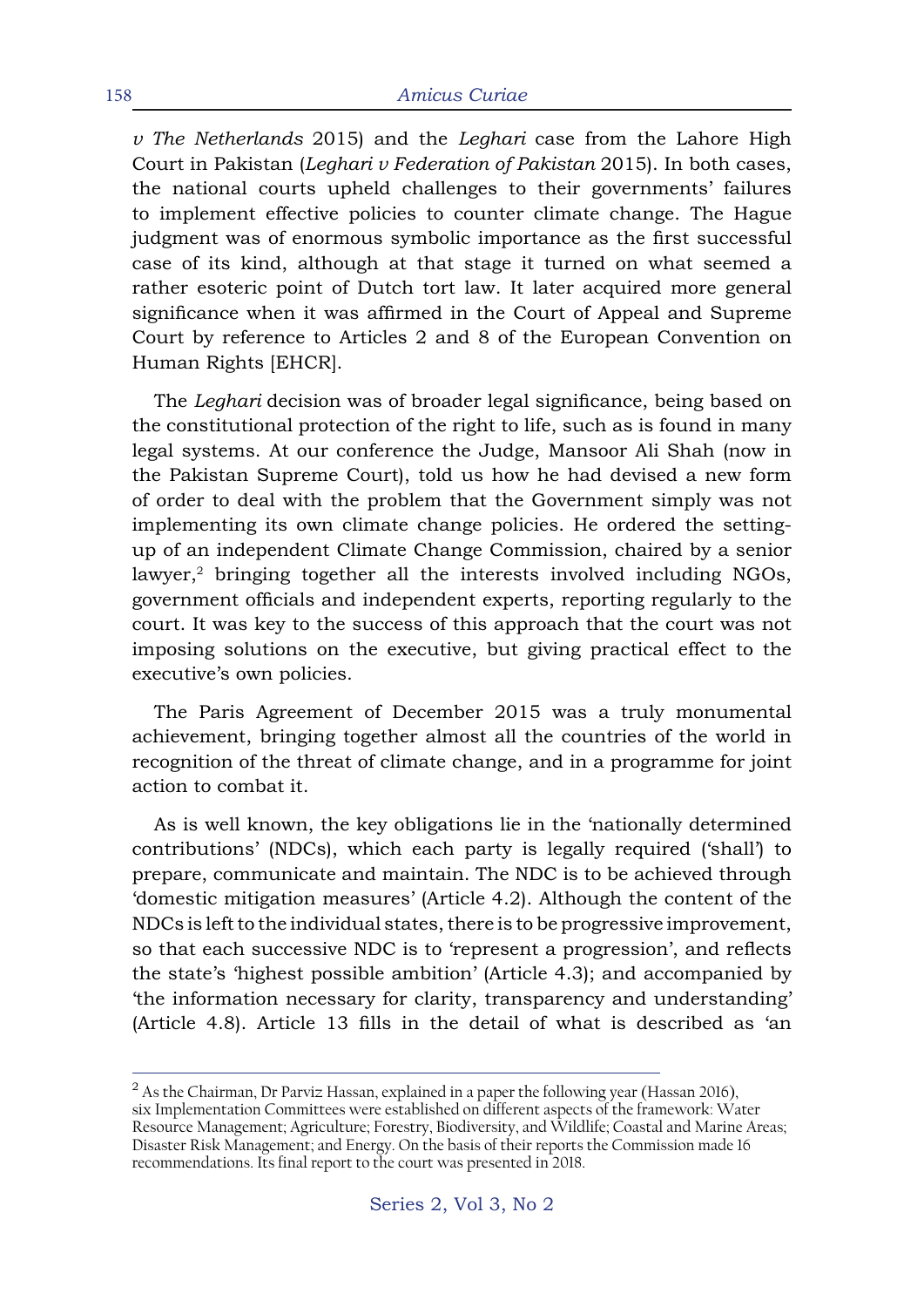enhanced transparency framework', designed to feed into the five-yearly 'global stocktake' under Article 14, the first stocktake to be in 2023.

From a legal perspective a distinctive feature is that, while the Paris Agreement is an agreement under international law, it depends principally on domestic measures to give it practical and enforceable effect. However, the agreement says nothing about what legal form those domestic measures should take, or what role the courts should have in their enforcement.

## [B] ACTION IN THE COURTS SINCE PARIS

Since then, there have been many attempts in different jurisdictions round the world to establish a legal duty on governments to take action to combat climate change. In November 2016 came the ground-breaking decision of Judge Aiken in the US District Court of Oregon in *Juliana v USA*, refusing to strike out the claim by a group of young citizens against the Government for failing to protect them against the consequences of climate change. Citing authorities from round the world, she held that the right to a climate system capable of sustaining human life is fundamental to a free and ordered society, and thus protected by the Due Process clause of the Constitution, and by the Public Trust doctrine. That case was begun during the Obama presidency. It continued under President Trump but became embroiled in procedural wranglings which found their way to the Supreme Court, and eventually came back to the Court of Appeals for the 9th Circuit, leading to a decision in early 2020 (*Juliana v United States*). Although the claim was dismissed by the majority on procedural grounds, there was no disagreement as to the factual basis of the claim. The majority judgment of Judge Hurwitz was in strong terms:

A substantial evidentiary record documents that the federal government has long promoted fossil fuel use despite knowing that it can cause catastrophic climate change, and that failure to change existing policy may hasten an environmental apocalypse ...

It is notable that, whatever the personal views of the then President, his lawyers had not apparently attempted to challenge that factual assessment. The reasons for refusing relief were about practicality and the limits of the court's constitutional role. Although the decision was a serious setback for the climate litigants in the USA, it was important in affirming the reality of climate change and its consequences, and of the USA's responsibility.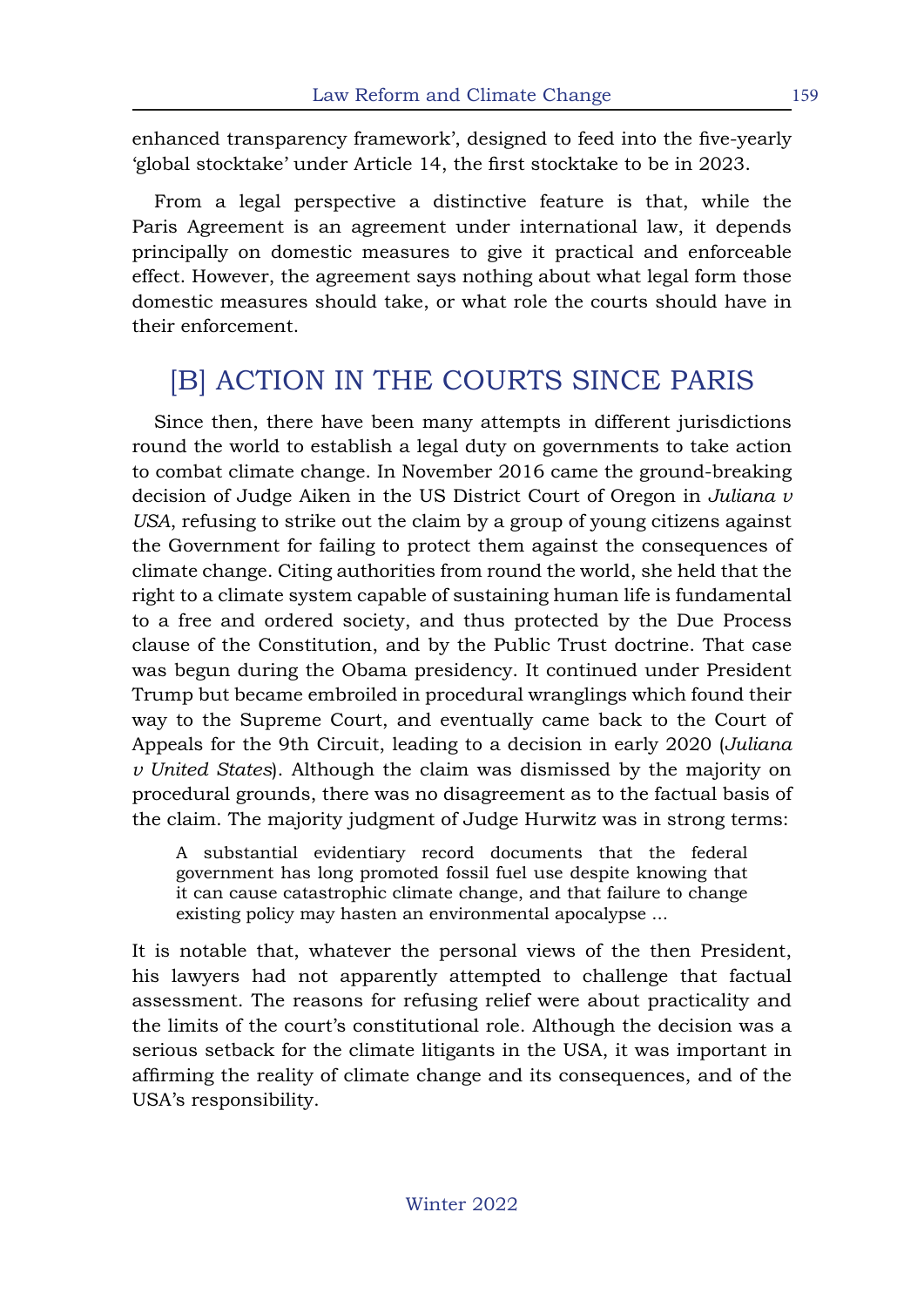It may not have helped that the USA, unlike the great majority of states, does not have environmental protection built into its Constitution.3 It is fair to observe, however, that the response of the court was not so different from that of the Norwegian Supreme Court last year (HR-2020- 2472-P), in the context of a specific duty under the Constitution to protect the environment. The case was a challenge to the Government's decision to allow oil exploration on the Norwegian Continental Shelf, under Article 112 of the Constitution, which confers a right to 'an environment that is conducive to health' and imposes on the state authorities duty to implement it.4 The challenge was rejected. The court upheld the lower court's ruling that the Constitution protects citizens from environmental harms, including climate harms created by burning exported oil. However, it was said (in language similar to that of the *Juliana* court) that:

decisions in cases regarding fundamental environmental issues often involve political balancing and broader prioritisation. Democratic considerations therefore support such decisions being taken by popularly-elected bodies, and not by the courts.

Article 112 was accordingly to be read as 'a safety valve' allowing the courts to set aside a legislative decision, only if the legislator had not addressed a particular environmental issue, or the duties under the article had been 'grossly disregarded', the threshold being 'very high' (HR-2020-2472-P: paragraphs 140-141).

On the other side, an important victory for campaigners was the 2018 judgment of the Colombia Supreme Court in the *Future Generations* case (*Demanda Generaciones Futuras v Minambiente* 2018). Twenty-five young claimants complained that the Colombian state had failed to guarantee their constitutional rights to life and protection of the environment, in particular through deforestation in the Amazon. The Supreme Court agreed, relying *inter alia* on the right to a healthy environment, enshrined in the Colombian Constitution  $(1991).<sup>5</sup>$  The court issued an order to the

<sup>&</sup>lt;sup>3</sup> Gross notes that the constitutions of 150 states include clauses on the protection of the environment (see Kahl & Weller 2021: 83).

<sup>&</sup>lt;sup>4</sup> Article 112 of the Constitution provides: 'Every person has the right to an environment that is conducive to health and to a natural environment whereby productivity and diversity are maintained. Natural resources shall be managed on the basis of comprehensive long-term considerations, which will safeguard this right for future generations as well.

In order to safeguard their right in accordance with the foregoing paragraph, citizens are entitled to information on the state of the natural environment and on the effects of any encroachment on nature that is planned or carried out.

The authorities of the state shall take measures for the implementation of these principles.'

 $5$  Right to life (Articles 11, 1, 2), right to health (Articles 44 and 49), right to nutrition (Article 44), right to a healthy environment (Article 71).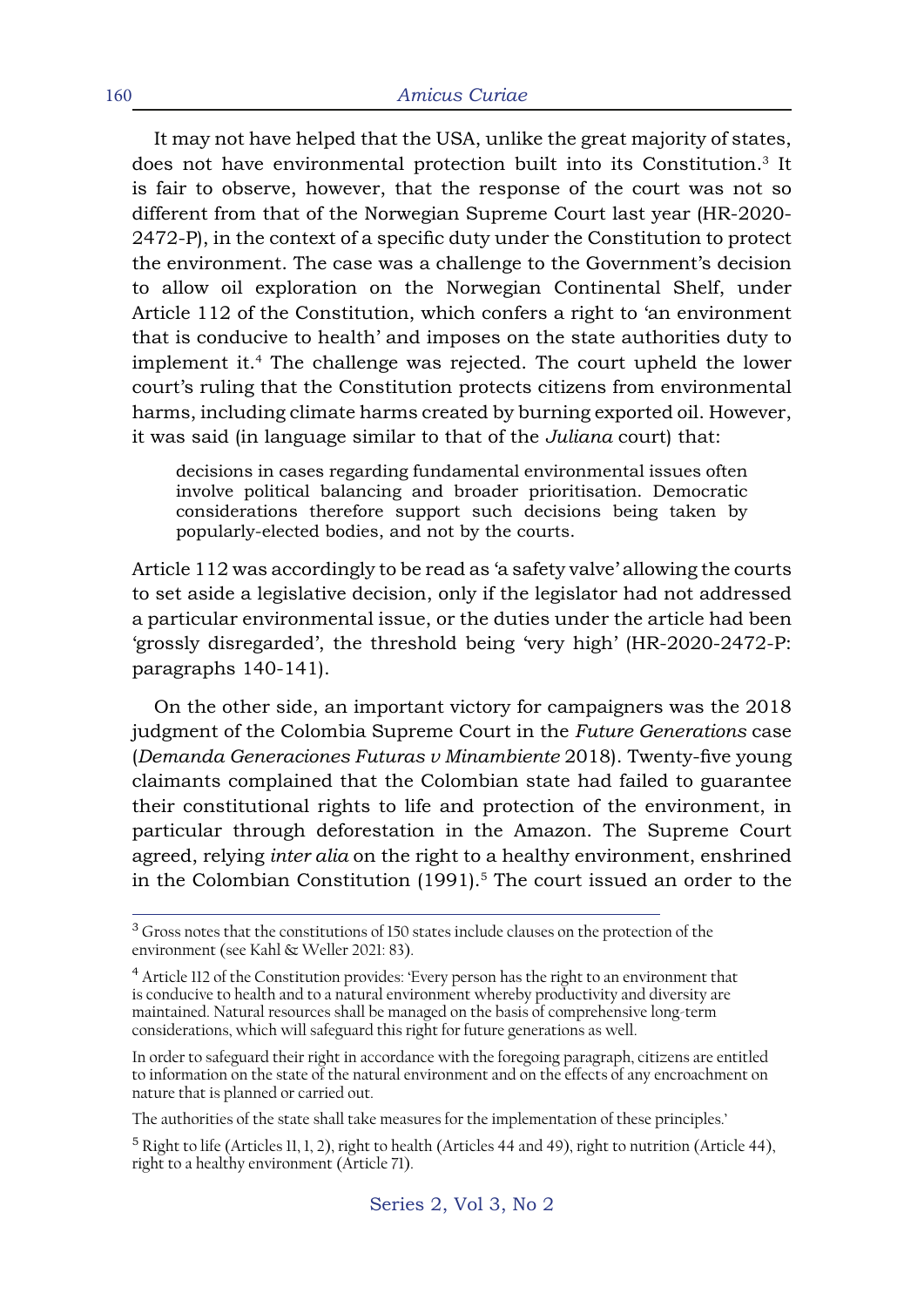President and the relevant ministries to create an 'intergenerational pact for the life of the Colombian Amazon', with the participation of the plaintiffs, affected communities and scientific organizations. It was an important success for the claimants, although the wide-ranging nature of the order has been criticized as creating problems, by cutting across the established government and social structures (Alvarado & Rivas-Ramìrez 2018: 519–526).6

Three recent cases at the highest level in European national courts show how judges can give force to the Paris commitments where a suitable legal peg is available within domestic legislation. The *Grande-Synthe* case in the French Conseil d'État last year (*Commune de Grande Synthe v France* 2020) concerned a request to the French Government to take the necessary measures to limit emissions to comply with the commitments under (*inter alia*) the Paris Agreement. A legal peg was provided by the relevant EU regulation (2018/842) and the implementing domestic laws. The Paris Agreement was regarded as relevant to their interpretation. The court accepted that the municipality of Grande-Synthe had a sufficient interest because of its level of exposure to the risks from climate change, and that the court had jurisdiction to consider whether the Government's current proposals would achieve its national and international commitment (40 per cent reductions by 2030 and carbon neutrality by 2050). At a further hearing in July 2021 the court ordered the Government to take all the measures necessary by the end of March 2022 to ensure the achievement of those goals.

A case in the Irish Supreme Court concerned a challenge by Friends of the Irish Environment to the National Mitigation Plan, required by section 4 of the Climate Action and Low Carbon Development Act 2015. As the court noted, the 'overriding requirement' of a national mitigation plan under the section was that it must 'specify' the manner in which it is proposed to achieve the national transition objective (NTO), defined by the Act as requiring transition to a low carbon economy by 2050. The court held that the current plan fell 'a long way short of the sort of specificity which the statute requires', since it would not enable the reasonable observer to know, in any sufficient detail, 'how it really is intended, under current government policy, to achieve the NTO by 2050' (*Friends of the Irish Environment CLG v Government of Ireland* 2020: [6.46]).

<sup>&</sup>lt;sup>6</sup> The authors observe that the judgment has had 'serious implications on the territorial autonomy of local communities ... and (obliging) all local authorities ... to reformulate their local policies in order to address this judicial order'.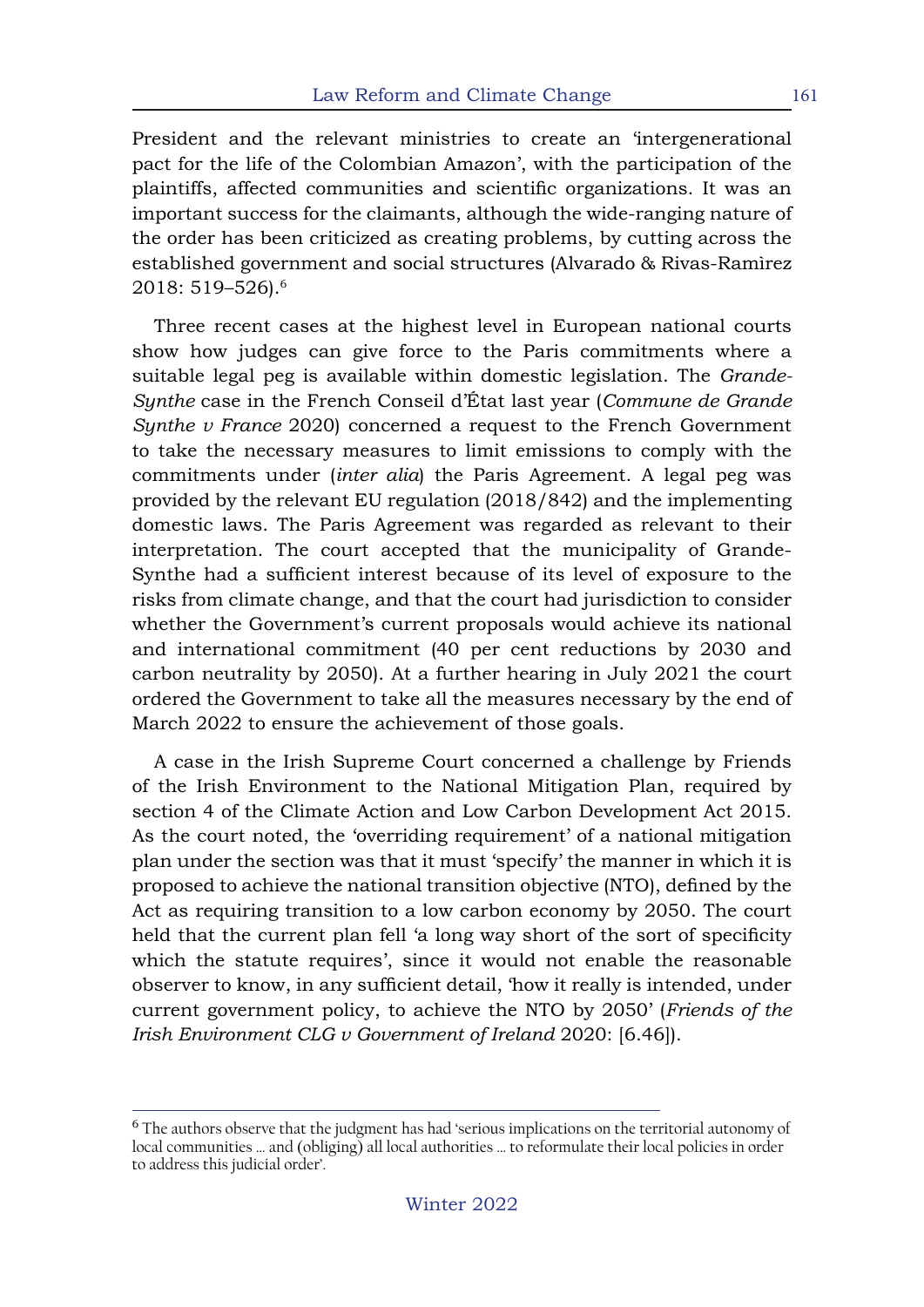The third case comes from the German Constitutional Court (*Neubauer et al v Germany* 2021). The Climate Protection Act had been passed in December 2019, but a group of young adults instituted proceedings arguing that it insufficiently protected them from climate change. Under the Act, Germany had committed itself to emission goals (minus 55 per cent by 2030, and climate neutrality by 2050) and had laid out measures for achieving these goals up to 2030, but left open the steps to be taken beyond that. This uncertainty was held to violate the fundamental rights of future generations and therefore unconstitutional. The court relied on Article 20a of the Basic Law, which requires that the state have regard to its responsibility towards future generations. As they explained:

one generation must not be allowed to consume large portions of the CO2 budget while bearing a relatively minor share of the reduction effort if this would involve leaving subsequent generations with a drastic reduction burden and expose their lives to comprehensive losses of freedom.

It is noteworthy that in all these cases the decisions turned on specific domestic legislation, rather than on more general human rights arguments, such as had succeeded in the *Urgenda* case in the Dutch Supreme Court. In the Conseil d'État, the judge rapporteur (Stéphane Hoynck) had examined the relevant case law under the Convention, including the *Urgenda* judgment, but shared the view of commentators that:

these convention-based rules were not enacted to restrict the margin of appreciation of States by imposing judge-made standards of conduct. This is all the more true when, as is the case here, the State has responded to the issue at stake (*Commune de Grande Synthe v France* 2020: 7).

It remains to be seen how the Strasbourg court itself will deal with climate change issues in the case brought last year by a young Portuguese group against 32 European states (*Duarte Agostinho et al v Portugal and 32 other States*). They complain of failure by the respondent states to comply with their positive obligations under Articles 2 and 8 of the ECHR, read in the light of the commitments made under the 2015 Paris Agreement.

Until recently such cases had been directed principally at governments rather than companies. However, in 2019, a group of seven Dutch NGOs and more than 17,000 individual claimants (under the title Milieudefensie and others) filed a case in the Hague District Court against Royal Dutch Shell seeking a declaration that the annual  $CO<sub>2</sub>$  emissions of the global Shell group constituted an unlawful act against the claimants, and that the group must reduce the Shell group's  $CO<sub>2</sub>$  emissions by 45 per cent by 2030 relative to 2019 levels. Earlier this year, the Hague Court, following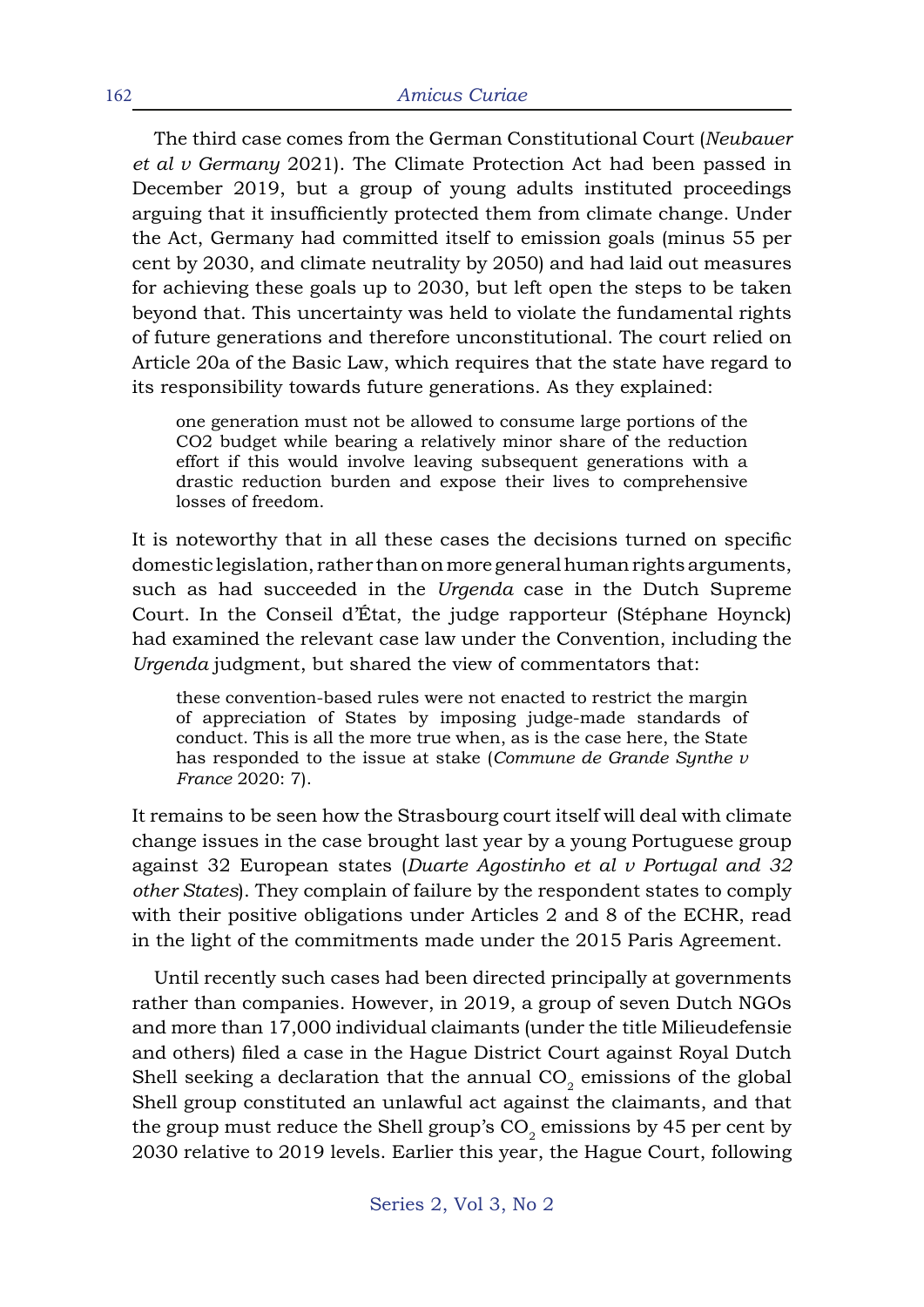its dramatic intervention in the *Urgenda* case six years before, made the order requested, holding that the company had a relevant duty of care under Dutch law to the claimants. It remains to be seen how that decision will fare on appeal, or whether it will be followed in other jurisdictions.

Climate change litigation can claim more success when it is aimed at specific targets, such as individual fossil fuel projects.<sup>7</sup> One of the most important judgments in recent years was that of Judge Preston in the New South Wales Land and Environment Court in the 2019 *Gloucester Resources* case (*Gloucester Resources Ltd v Minister for Planning* 2019). The court upheld the refusal of permission for an open-cut coal mine (the Rocky Hill Coal Project), planned to produce 21 million tonnes of coal over 16 years. The judgment is particularly valuable, not only because of the expertise of the judge, but also because he was sitting in a court with full legal and merits jurisdiction. It is perhaps the most comprehensive judicial discussion available anywhere of the technical and legal issues raised by such a project.

Another route to the same end may be through company law (*ClientEarth v ENEA* 2018; Kahl & Weller 2021: 180). This was used successfully by ClientEarth to stop a proposed coal-fired power plant in Poland. It bought shares in the developer, the Polish utility company ENEA, and began a share-holder action claiming that the consent resolution for construction of the power plant harmed the economic interests of the company due to climate-related financial risks. They were said to include: rising carbon prices, increased competition from cheaper renewables, and the impact of EU energy reforms on state subsidies for coal power. The court held the authorization for the plant was invalid. The project has apparently been dropped by the companies.

It seems likely that more climate litigation in the future will be led by investors or share-holders, directed at the responsibilities of companies and their directors (Kahl & Weller 2021: 466ff; *Gloucester Resources Ltd v Minister for Planning* 2019: part 2, at 15, per Preston). There is increased recognition by the global legal community that climate-related risks would be viewed by courts as reasonably foreseeable and directors who fail to respond appropriately could be found to have breached their duty of care and diligence.<sup>8</sup>

<sup>&</sup>lt;sup>7</sup> See, for example, *EarthLife Africa Johannesburg v Minister of Environmental Affairs (2017)*, a successful challenge to a coal-fired power station, discussed by Tracy-Lynn Humby (2018: 145-155).

<sup>8</sup> Preston (*Gloucester Resources Ltd v Minister for Planning 2019*: part 2, at 16) citing a 'landmark' legal opinion, two Australian barristers, Noel Hutley SC and Sebastian Hartford Davis, accepted as legally sound by the Australian Securities and Investments Commission. This subject is examined in reports of the Commonwealth Climate and Law Initiative.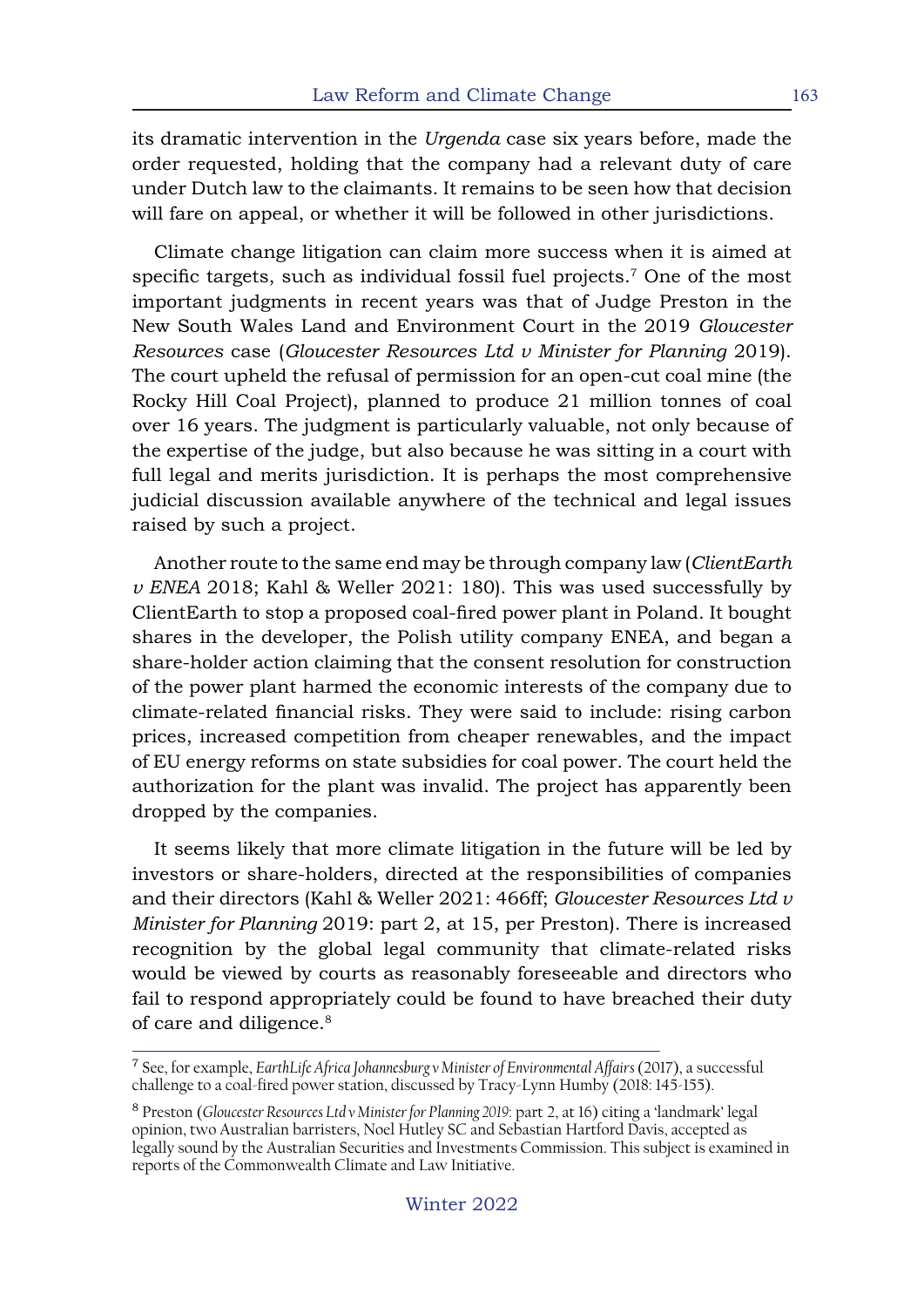### [C] THE NEED FOR A LEGISLATIVE FRAMEWORK

My own view is that, while the courts can fill some of the gaps, there is no satisfactory alternative to specialized legislation.

Our own Climate Change Act 2008 remains a world leader, notably in setting a mandatory target for reduction of emissions by 2050, now set at net-zero by 2050.9 The Act contains detailed machinery for successive five-year carbon budgets, to be set on the advice of a highly respected, independent Climate Change Committee, and reported to Parliament. In April this year [2021] the Government, following the recommendations of the Committee, adopted the sixth carbon budget taking us up to the end of 2037. The press release hailed it as the world's most ambitious climate change target, cutting emissions by 78 per cent by 2035 compared to 1990 levels and for the first time incorporating the UK's share of international aviation and shipping emissions.

Earlier this year [2021] the World Bank has published a Reference Guide to Climate Change Framework Legislation,<sup>10</sup> based on the work of the Grantham Research Institute at LSE, which maintains a database of such legislation. It surveyed the state of climate legislation round the world, and gave a number of examples of 2050 net zero targets included in climate laws or executive acts in different countries round the world. That list is growing steadily.

More recently, the European Union has adopted $11$  the European Climate Law. It sets a legally binding target of net zero greenhouse gas emissions by 2050 and requires the EU institutions and member states to take the necessary measures at EU and national level to meet the target. It also sets a new target for 2030 of reducing net greenhouse gas emissions by at least 55 per cent compared to levels in 1990 and includes a process for setting a 2040 climate target.

<sup>&</sup>lt;sup>9</sup> Section 1 provides: 'It is the duty of the Secretary of State to ensure that the net UK carbon account for the year 2050 is at least 100% lower than the 1990 baseline.' The 1990 baseline is defined as 'the aggregate amount of (a) net UK emissions of carbon dioxide for that year, and (b) net UK emissions of each of the other targeted greenhouse gases for the year that is the base year for that gas.'

<sup>&</sup>lt;sup>10</sup> See [Reference Guide to Climate Change Framework Legislation](https://openknowledge.worldbank.org/handle/10986/34972). It draws on the work of my Grantham colleague Alina Averchenkova, and the Grantham Climate Change Laws of the World database.

<sup>&</sup>lt;sup>11</sup> The European Climate Law was published in the Official Journal on 9 July 2021 and entered into force on 29 July 2021.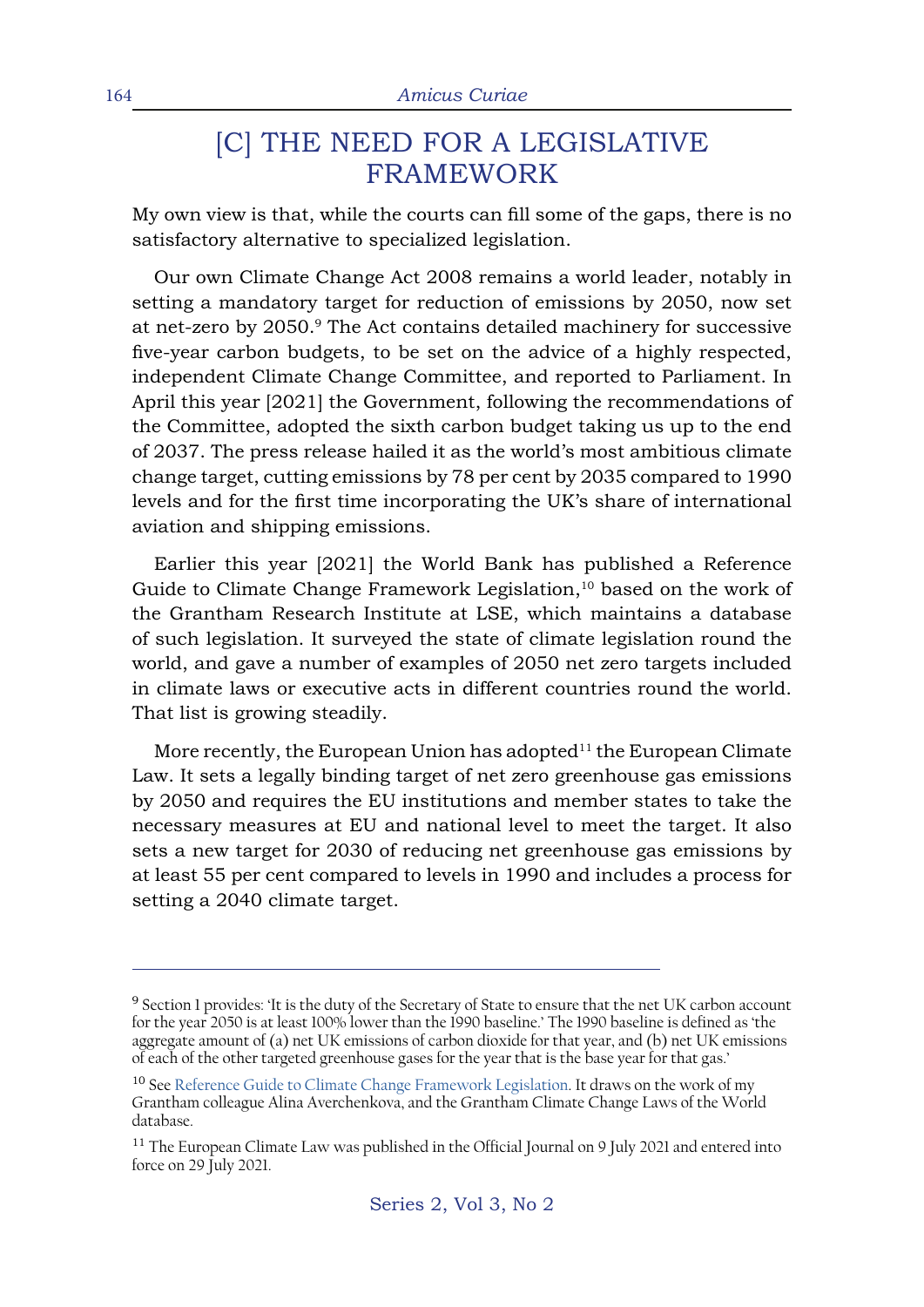## [D] CONCLUSION

I have attempted in this brief survey to give an idea of the different ways in which the law has responded to the problems of climate change round the world. The story owes much to the persistence and ingenuity of campaigning groups in different jurisdictions. It is not easy to find many common themes. What has emerged is a patchwork of legal responses, rather than a coherent framework for the enforcement of climate obligations. I had hoped that the government might have used the Glasgow conference as a platform to examine this issue in more depth. As has been seen, this country has a good story to tell. In the event Climate Change and the Law formed the subject of a number of side events in Glasgow, but unfortunately not centre-stage. It is now for the global legal community to take up the challenge.

*Lord Carnwath is an Associate Member of Landmark Chambers. His principal areas of expertise include planning and the environment, property, rating, local government and administrative law. Over the course of a 25 year judicial career, he has made significant contributions to the law of the environment and climate change. As a Justice in the UK Supreme Court and the Judicial Committee of the Privy Council, where he sat for eight years before retiring in 2020, he gave many leading judgments, such as*  ClientEarth, R (on the Application of) v The Secretary of State for the Environment, Food and Rural Affairs *[2013] UKSC 25; [2015] UKSC 28 (air pollution) and* Mott, R (on the Application of) v Environment Agency *[2018] UKSC 10 [2018] WLR 1022 (human rights compensation for environmental controls). From 2005 he was as a member of a judicial taskforce set up by the UN Environmental Programme. In the same year he was a founder member, and first Secretary General, of the EU Forum of Judges for the Environment (EUFJE).*

*He has been Honorary President of the UK Environmental Law Association and of the Planning and Environmental Bar Association; Honorary Fellow of Trinity College, Cambridge; Visiting Professor of Oxford University; Honorary Professor of University College London; and Visiting Professor in Practice of the Grantham Research Institute on Climate Change and the Environment at the LSE.*

#### References

Alvarado, Paola Andrea Acosta & Daniel Rivas-Ramìrez (2018) 'A Milestone in Environmental and Future Generations' Rights Protection: Recent Legal Developments before the Colombian Supreme Court' 30(3) *Journal of Environmental Law* 519–526.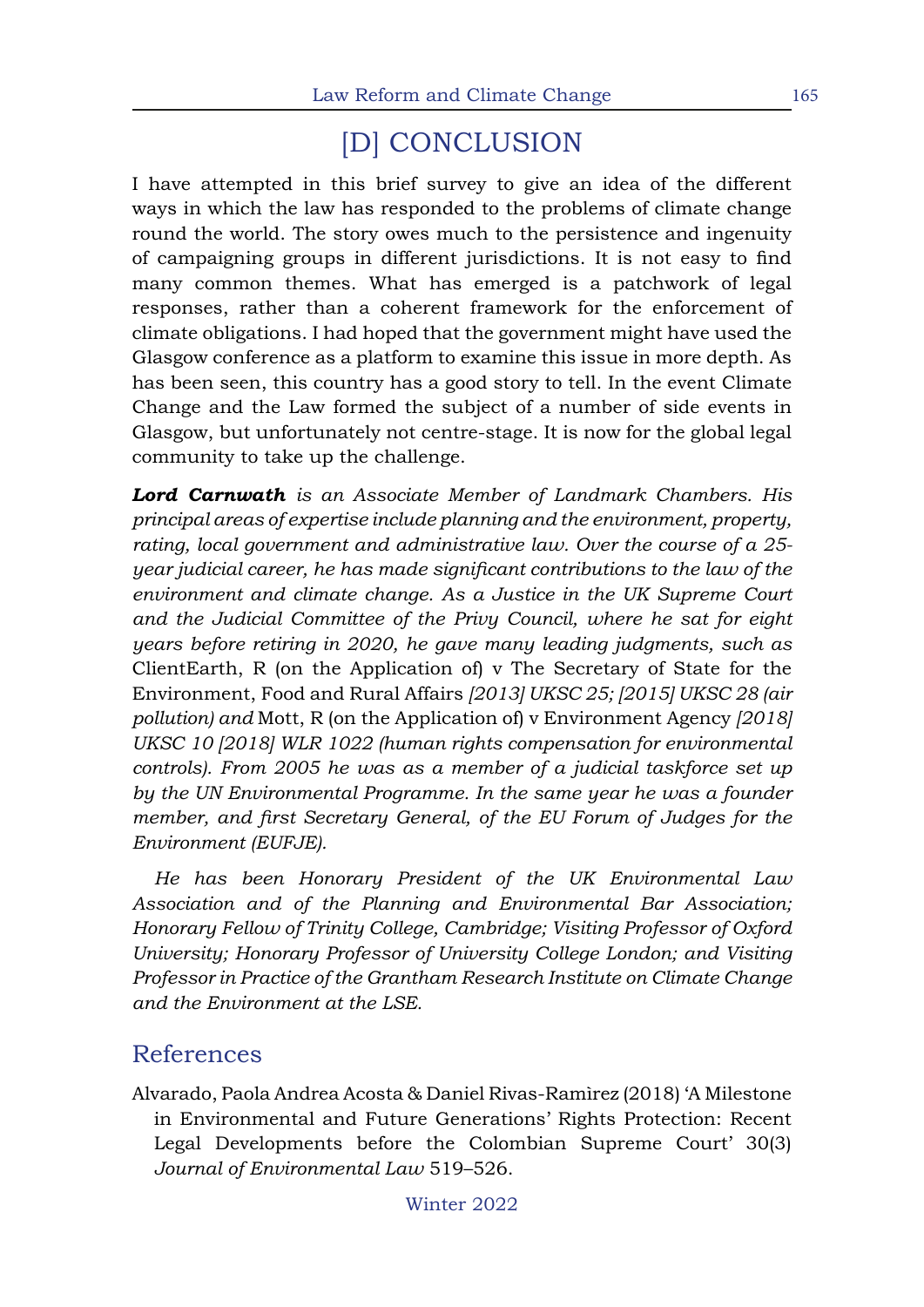- Hassan, Parviz (2016) 'Opportunities and Barriers' Presented at 20th APCEL Anniversary Conference Round Table on Climate Change Adaptation and Resilience in Asia Pacific, National University of Singapore, Singapore, 10 November 2016.
- Humby, Tracey-Lynn (2018) 'The Thabametsi Case' 30(1) *Journal of Environmental Law* 145–155.
- Kahl, Wolfgang & Marc-Philipp Weller (eds) (2021) *Climate Change Litigation—A Handbook* München: Beck.

#### Cases Cited

*ClientEarth v ENEA Current Report* No 57/2018

*[Commune de Grande Synthe v France](http://climatecasechart.com/non-us-case/commune-de-grande-synthe-v-france/)* (2020) Conseil d'Etat No 427301

*[Demanda Generaciones Futuras v Minambiente](https://www.dejusticia.org/en/climate-change-and-future-generations-lawsuit-in-colombia-key-excerpts-from-the-supreme-courts-decision/)* STC 4360-2018

*Duarte Agostinho et al v Portugal and 32 other States* No 39371/20 Pending

- *EarthLife Africa Johannesburg v Minister of Environmental Affairs*  Unreported Case No 65662/16 (Gauteng High Court Pretoria, 8 March 2017)
- *Friends of the Irish Environment CLG v Government of Ireland* [2020] IESC 49

*[Gloucester Resources Ltd v Minister for Planning](https://elaw.org/system/files/attachments/publicresource/AU_GloucesterResources_8Feb2019.pdf)* [2019] NSWLEC 7

*Juliana v United States* Case No 6:15–cv–01517–TC

*Juliana v United States* Case No 18-36082 D.C; Case No 6:15-cv-01517-AA

*Leghari v Federation of Pakistan* (2015) WP No 25501/201

*Massachusetts v Environmental Protection Agency* 549 US 497

*Neubauer et al v Germany* 29 April 2021 [Unofficial translation](http://climatecasechart.com/climate-change-litigation/non-us-case/neubauer-et-al-v-germany/)

Norwegian Supreme Court judgment of 22 December 2020, HR-2020- 2472-P [Unofficial translation](https://www.klimasøksmål.no/wp-content/uploads/2021/01/judgement_translated.pdf)

*Urgenda Foundation v The Netherlands* [2015] HAZA C/09/00456689

Legislation Cited

Basic Law (Germany)

Clean Air Act (USA)